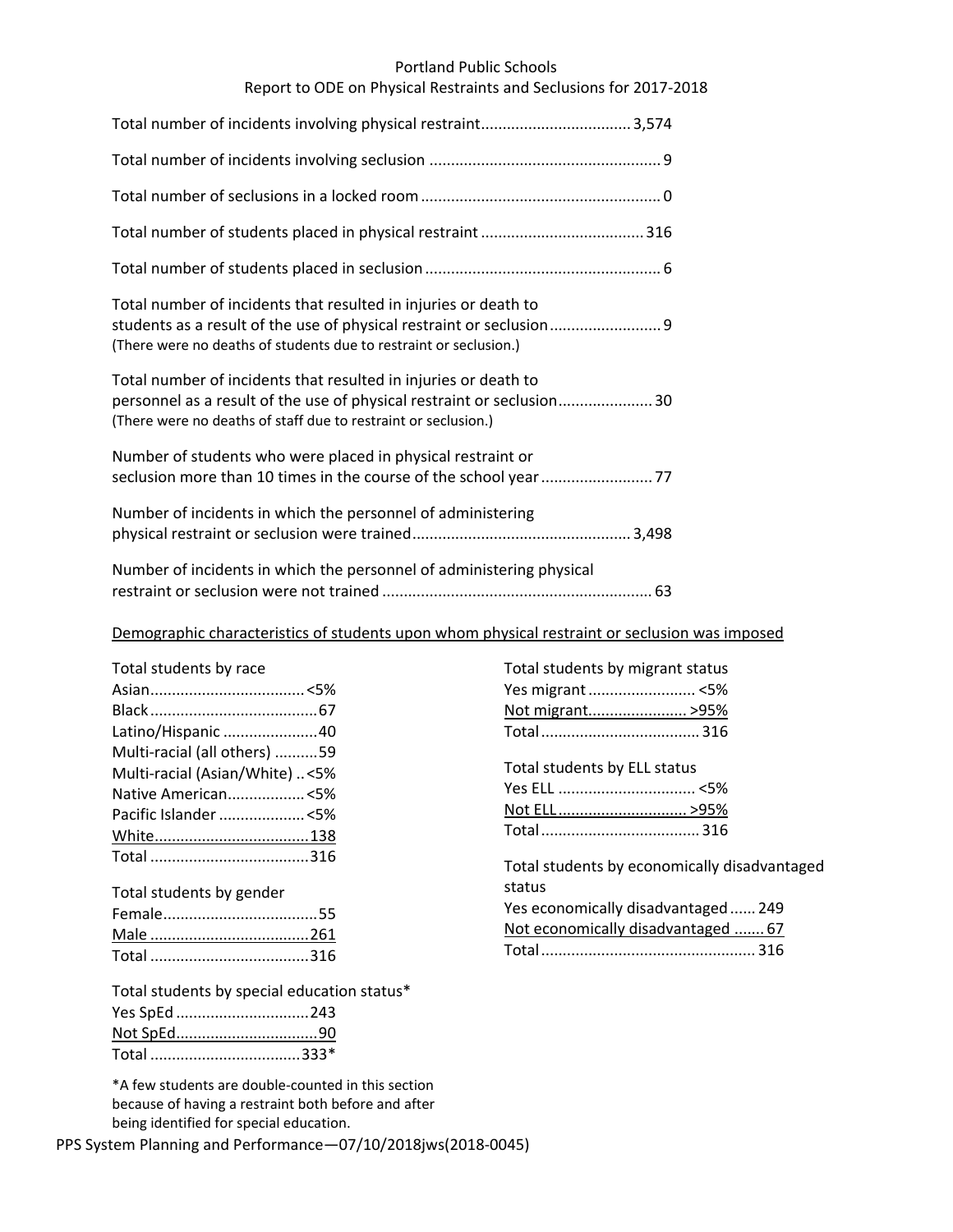Steps taken to decrease the use of physical restraint and seclusion for students with more than 10 incidents of physical restraint or seclusion (by school):

## **School #1**

Changed environment Offered options Offered quiet space Planned ignoring Talked 1‐1 Staff switch Offered sensory tools, calming techniques Offered snack Offered / went for a walk Planned ignoring Reduced Demands Verbal redirection

### **School #2**

Reduced demands Talked 1‐1 Verbal redirection Offered options Offered quiet space Offered sensory tools, calming techniques Offered / went for a walk Staff switch Planned ignoring Offered snack

### **School #3**

Changed environment Offered options Offered quiet space Talked 1‐1 Staff switch Offered sensory tools, calming techniques Offered snack Offered / went for a walk Planned ignoring Reduced Demands Verbal redirection

# **School #4**

Reduced demands Talked 1‐1 Verbal redirection Proxemics Changed environment Offered options Offered quiet space Offered sensory tools, calming techniques Offered / went for a walk Staff switch Planned ignoring Offered snack Offer break before returning to class

### **School #5**

Reduced demands Talked 1‐1 Verbal redirection Proxemics Changed environment Offered options Offered quiet space Offered sensory tools, calming techniques Offered / went for a walk Staff switch Planned ignoring Offered snack

#### **School #6**

Change Environment Offered options Snack Sensory Tools/ Calming Techniques Offered quiet space Offered / Went for walk Reduced Demands Verbal redirection Staff switch